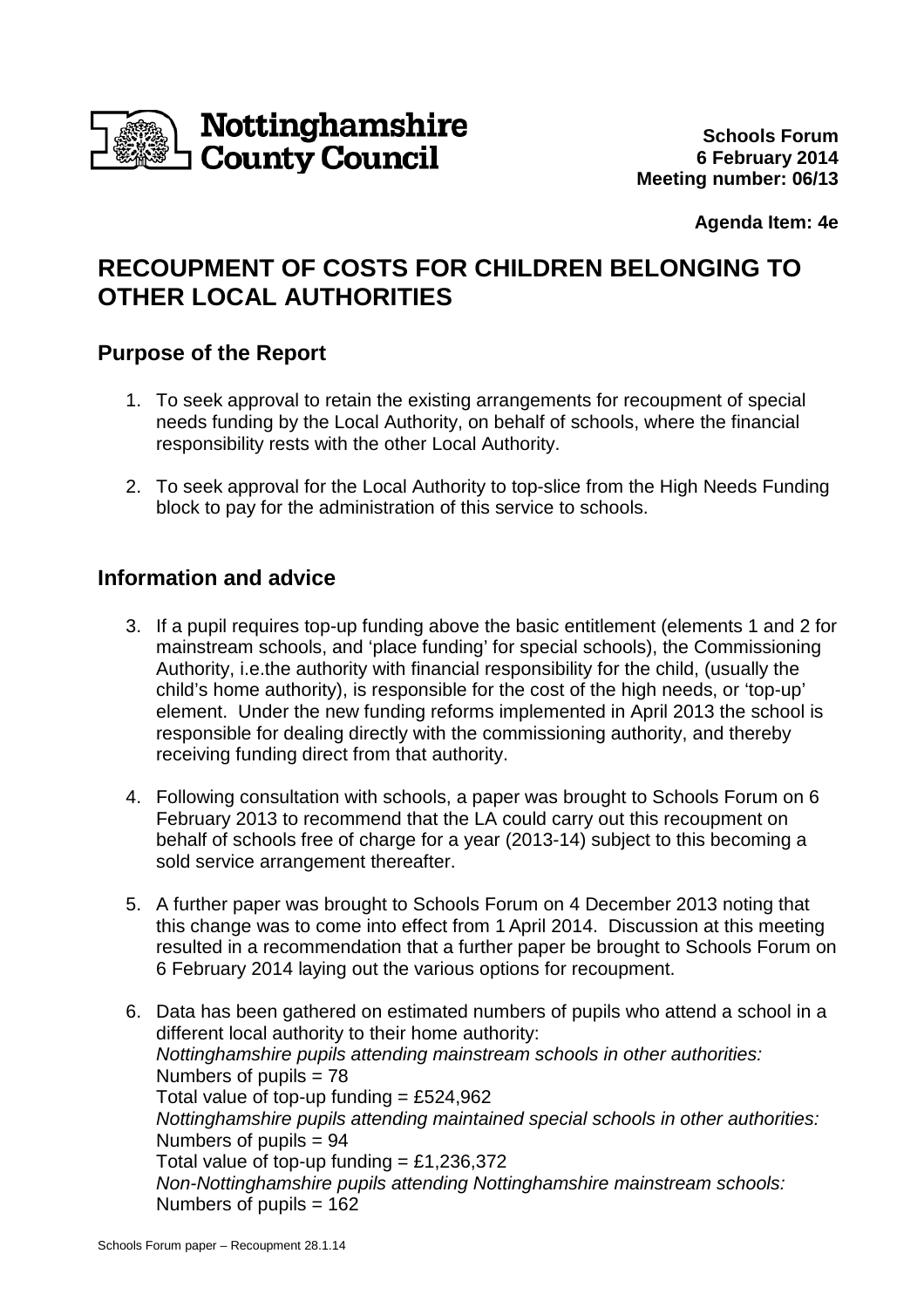Total value of top-up funding  $= \text{\pounds}825,897$ Non-Nottinghamshire pupils attending Nottinghamshire special schools: Numbers of pupils  $= 74$ Total value of top-up funding  $=$  £770,699

- 7. The Local Authority currently provides funding to schools in other authorities in respect of Nottinghamshire resident children whose needs warrant high needs funding. The source of this funding has, hitherto, been the money recouped from other authorities whose resident children attend Nottinghamshire schools.
- 8. **Option 1:** All schools are individually responsible for recovering top-up costs from the Commissioning Authority. The implication of adopting option 1 would mean that schools would no longer be able to access Additional Family Needs (AFN) or High Level Needs (HLN) funding from Nottinghamshire in respect of pupils who are the financial responsibility of another local authority. The school would negotiate levels of funding separately with the commissioning authority. If recoupment systems operate fairly across local authority borders there would be no financial benefit to a school in recouping funding directly from another authority.
- 9. In Nottinghamshire, funding for pupils with needs at AFN levels is devolved to Families of Schools according to a formula which was agreed at Schools Forum on 4 December, 2013. In cases where a school negotiated a level of recoupment which was commensurate with AFN funding, the school would need to inform Nottinghamshire Local Authority so that a corresponding sum was removed from the Family of School's devolved AFN budget.
- 10. The implication of option 1 for Nottinghamshire special schools would be that the value of any negotiated recoupment from other local authorities would be deducted from the school's overall budget which has been calculated regardless of where each child lives.
- 11. **Option 2:** The Local Authority continues to recoup special needs funding on behalf of all Nottinghamshire schools, and funds the administration of this service from the existing High Needs block rather than charging individual schools on a case by case basis.
- 12. **Option 3:** The Local Authority continues to recoup special needs funding on behalf of Nottinghamshire schools, and funds the administration of this service by charging individual schools on a case by case basis.
- 13. The administration of recoupment for all Nottinghamshire mainstream and special schools has been estimated to be two days a week of officer time, costed at £20,000 per annum. This equates to 0.064% of the combined AFN/HLN/Special school budget. There are efficiencies in this administrative process as it is currently carried out by the same staff who administer recoupment requests from other authority schools in respect of Nottinghamshire resident children.
- 14. If an individual charge were to be applied 'per case' for this recoupment service, the costs would fall disproportionately on those schools which sit at local authority borders where there is a higher likelihood of children attending a school in a neighbouring authority. The 'per case' charge at current levels would be £85.